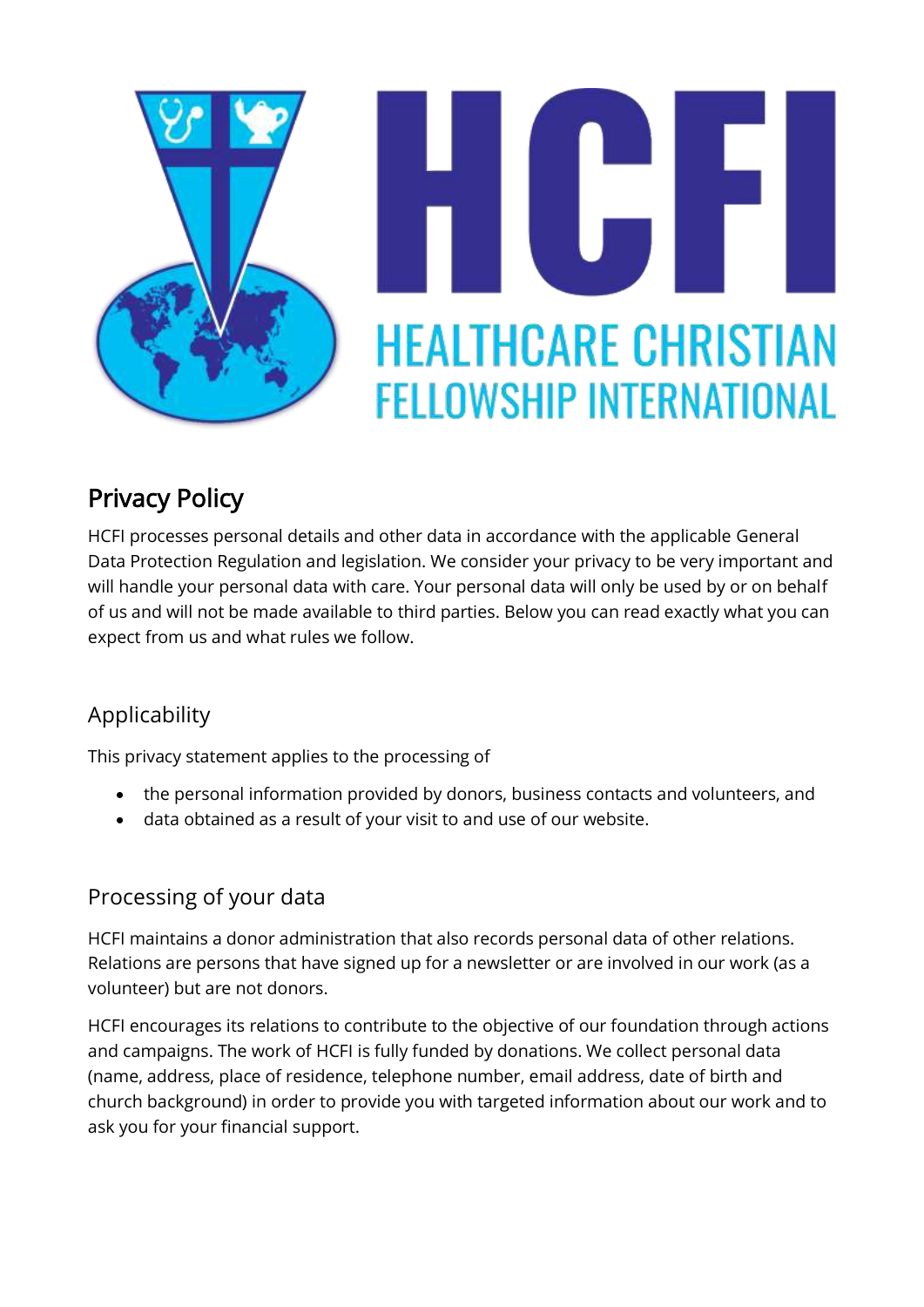Personal data is collected via the website when you sign up for one of our newsletters and when you register as a donor or volunteer. Personal recruitment also takes place via an application form or a telephone call. HCFI occasionally uses the services of third parties to supplement and update its database. In all cases we will ask you for your explicit permission to do so.

Financial data and personal details are collected to execute the agreement (donation, authorisation, periodic donation). These data will not be provided to third parties for commercial purposes.

HCFI has the ANBI status (ANBI is the Dutch legal equivalent of Non-Profit Organization).

# Viewing, changing, or deleting data

You can at any moment request access to the data we have recorded about you, or have these data changed or deleted. You can report your changes by telephone to the HCFI Nederland administration desk: 0342 - 473090 (during European office hours) or by e-mail: editor@hcfglobal.org.

This is also the place to be if you no longer wish to be informed about our activities. HCFI is obliged to request proof of identity before we can provide you with information regarding your personal data in our records. You can also submit a request by letter, stating your name, address, telephone number and a copy of a valid identification document, addressed to the administration of HCFI Centre, Vincent van Gogh Street 15, 3781XM Voorthuizen.

#### Contact with donors and relations

HCFI informs its donors about the global ministry work via magazines, email, post, telephone, website and/or social media. On a regular basis a request is made to support the work of HCFI with a financial contribution and prayer.

#### E-mail

When you, as a subscriber to one of our newsletters, as a donor or as a requester of information, have given your email address to HCFI, we will inform you by email, to update you on our work and results, and for requests for a financial contribution.

When sending email newsletters, HCFI uses a system that provides insight into how these emails are opened. It is also possible to see whether the links in our emails are clicked on. This enables HCFI to further optimise the information it provides to its constituents and to better attune it to their interests. Our registration system also allows us to make selections, enabling us to better target specific groups.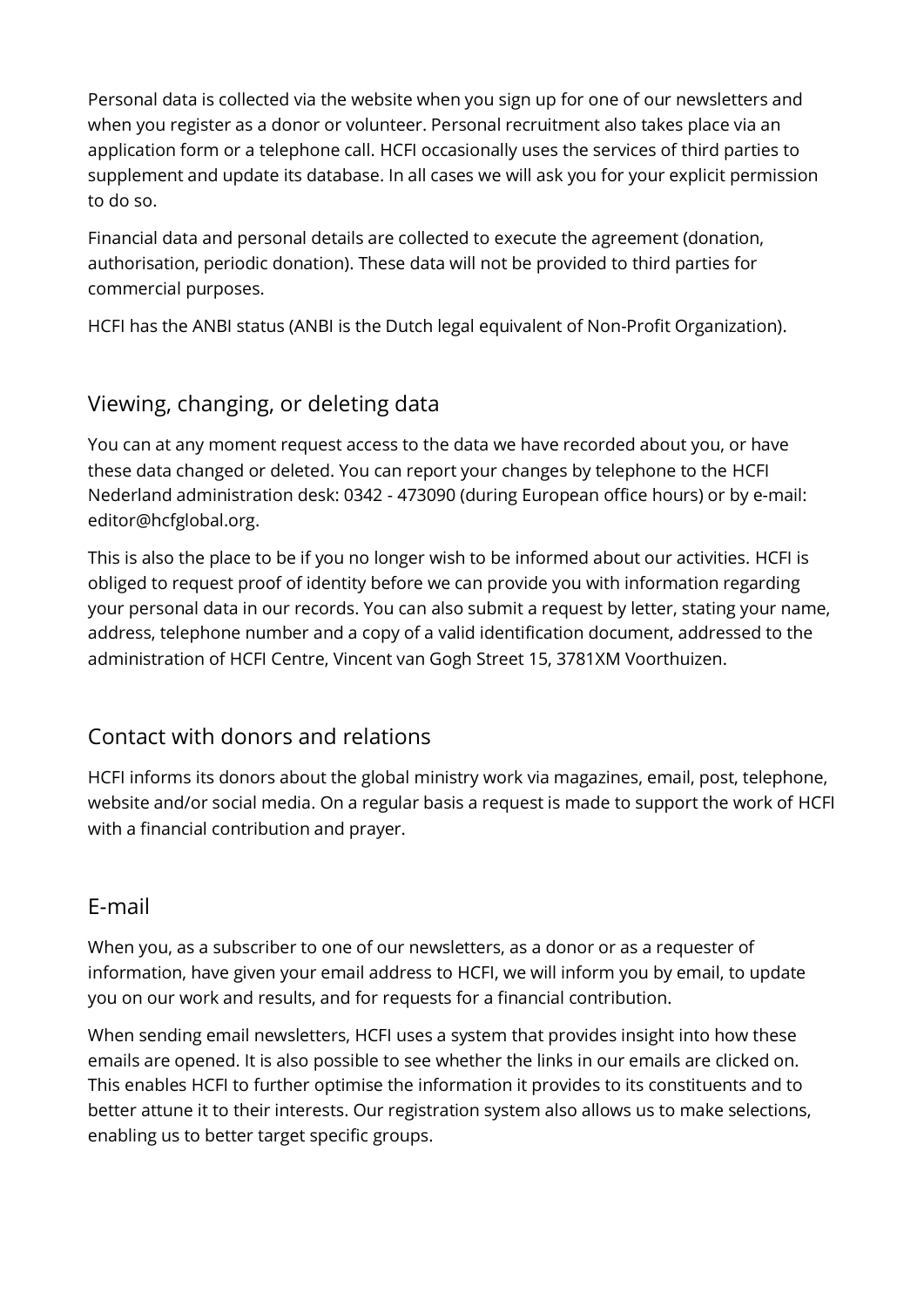# Unsubscribe from e-mail newsletters

Would you like to receive fewer or no messages from us? You can unsubscribe at any moment by clicking on the unsubscribe link in the mailing you received, by calling the HCFI administration at: 0342 - 473090 (during European office hours) or by email: editor@hcfglobal.org

### Visiting our website

Our website (www.hcfglobal.org) does not collect personal data, unless you deliberately provide it to us. You can provide your personal data to request information, to receive our newsletter, to make a donation, to invite us for a presentation, etc. This data will be treated confidentially and used to provide you with the best possible service.

HCFI makes use of website statistics through Google Analytics. General visitor data on the website is registered anonymously. This enables HCFI to see, amongst other things, how many people have visited our website and which pages are most frequently visited. The purpose of this is to optimize the design of the website and to find out what visitors find important on our website.

The website of HCFI, like most other websites, makes use of cookies. A cookie is a small text file that is placed on your computer when you visit a website. It works as a reminder for the visited website and on your next visit this website can recognise the text file again. Almost every website uses cookies, for example to keep track of website statistics.

Cookies contain a number. They do not contain any personal data. HCFI cannot therefore use cookies to recognise you personally. Neither can cookies be used to recognise you on other websites. You can set your browser in such a way that you will no longer receive any cookies. In this case HCFI cannot guarantee that all services and functionalities on our website will work correctly.

The website of HCFI contains a number of links to other websites. HCFI is not responsible for the manner in which these websites deal with your personal data. For this purpose, please read the privacy statement of the website you are visiting.

#### Security

HCFI has taken technical and organisational measures to protect personal data against loss or any form of unlawful processing. In this way we ensure that personal data is only accessible to those employees who are authorised to do so by virtue of their position, and that we only use the personal data for the purposes for which it was obtained and compatible purposes. Personal data is kept online in secured storage until you request the removal of your personal data.